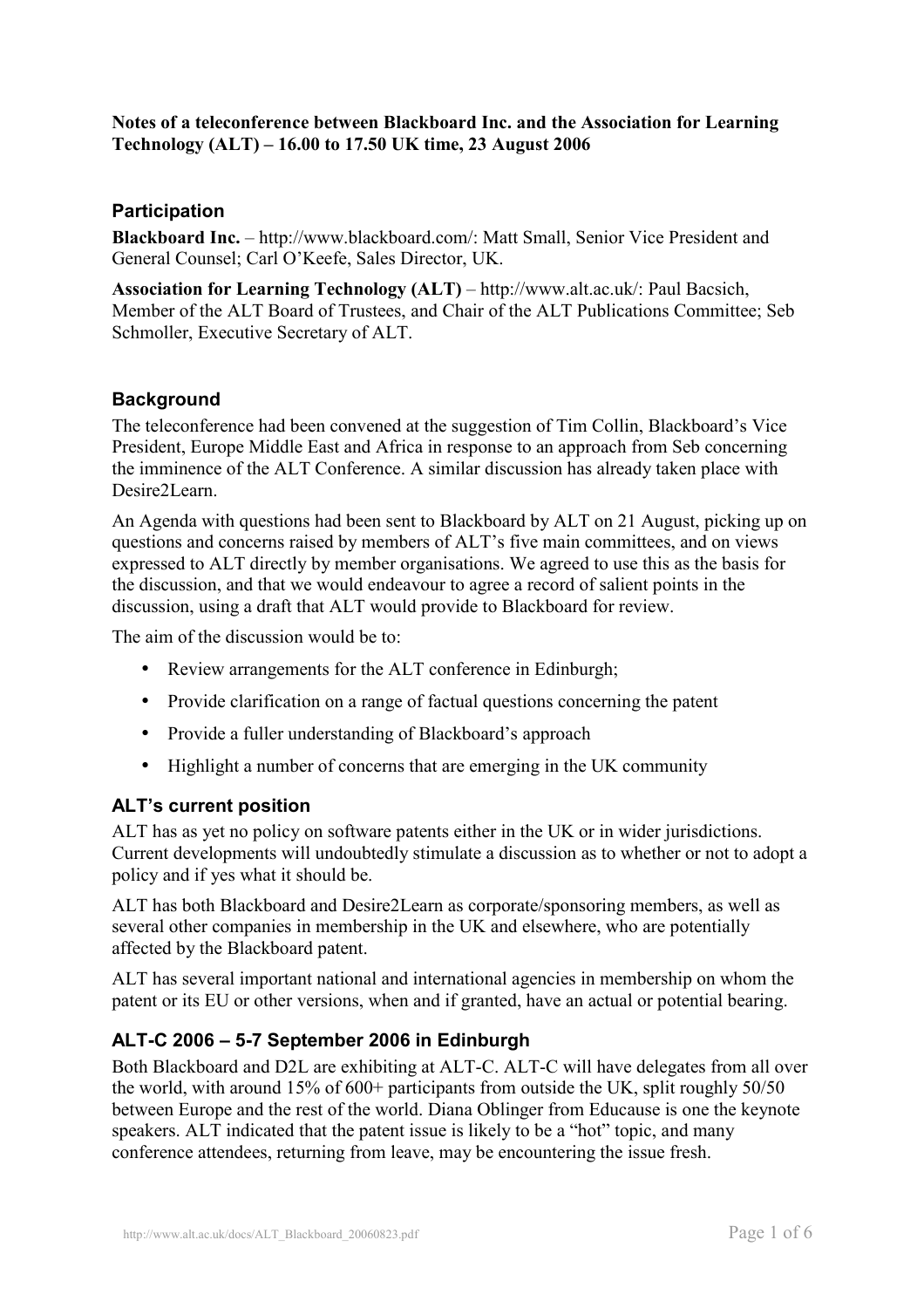Blackboard will be represented by its UK-based sales staff: Richard Burrows and Lorna Higgins, Carl O'Keefe. Carl will check whether Tim Collin will be attending.

Blackboard indicated that it will be seeking to disseminate accurate information about the patent issue, since, in Blackboard's opinion, a considerable amount of misinformation has been circulating.

Whilst ALT has no plans to organise a debate at the conference around the patent issue, it would be open to Blackboard to propose the convening of an "informal information giving and discussion session" which it might at a pinch be possible for ALT to accommodate outside the normal conference schedule. Although Blackboard was amenable to sending its General Counsel to the conference to hold a session on the topic, his conflicting commitments to the IMS and Blackboard's AsiaPAC Conference prevent him from doing so. In lieu of an in-person meeting, Blackboard suggested circulating the present notes.

ALT indicated that Blackboard, like Desire2Learn and any other organisational member, is entitled – outside the confines of the ALT conference – to disseminate information to ALT individual and organisational members in various ways.

# **Clarification on a range of factual questions**

**Note.** From this point on Matt Small is the spokesperson for Blackboard. For the purposes of this discussion, his answers pertain only to the patent laws and procedures of the United States.

*1. When is the "invention date" of the invention referred to in Patent 6988138? in 1999 or 1998?* 

The 6988138 Patent was provisionally filed on 30/6/1999. Therefore prior art after 30/6/1998, i.e. 12 months before the provisional filing date, is not relevant.

The numbered claims, rather than, say, the abstract, are at the heart of any patent. Some claims are "dependent". Others are "independent". In the case of 6988138 claims 1 and 36 are independent, which means, broadly, that they stand separately from each other and all the other claims in the patent, and can be infringed separately. For clarity, these two independent claims are included here:

1. A course-based system for providing to an educational community of users access to a plurality of online courses, comprising: a) a plurality of user computers, with each user computer being associated with a user of the system and with each user being capable of having predefined characteristics indicative of multiple predetermined roles in the system, each role providing a level of access to a plurality of data files associated with a particular course and a level of control over the data files associated with the course with the multiple predetermined user roles comprising at least two user's predetermined roles selected from the group consisting of a student role in one or more course associated with a student user, an instructor role in one or more courses associated with an instructor user and an administrator role associated with an administrator user, and b) a server computer in communication with each of the user computers over a network, the server computer comprising: means for storing a plurality of data files associated with a course, means for assigning a level of access to and control of each data file based on a user of the system's predetermined role in a course; means for determining whether access to a data file associated with the course is authorized; means for allowing access to and control of the data file associated with the course if authorization is granted based on the access level of the user of the system.

36. An (sic) method for providing online education method (sic) for a community of users in a network based system comprising the steps of: a. establishing that each user is capable of having redefined characteristics indicative of multiple predetermined roles in the system and each role providing a level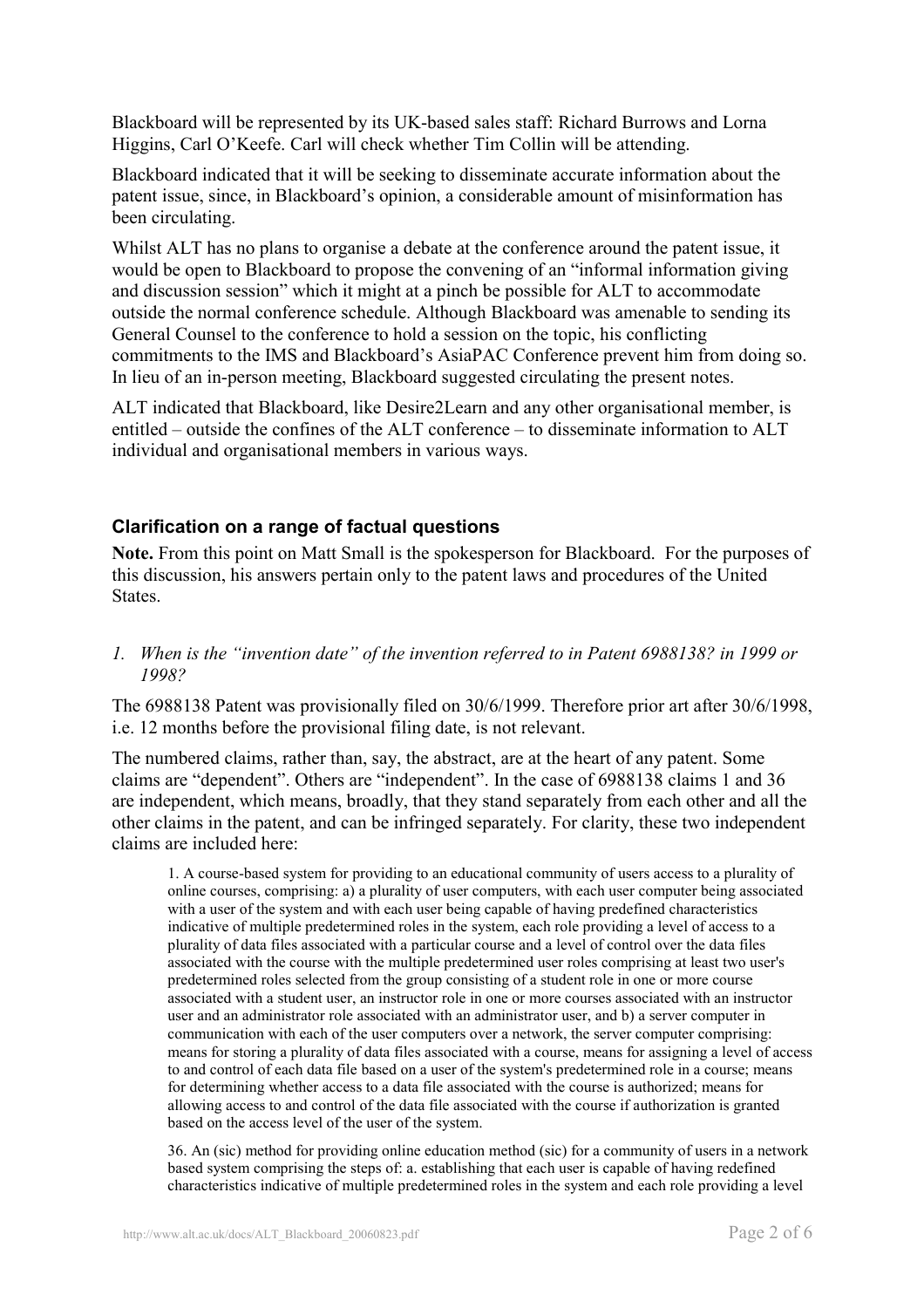of access to and control of a plurality of course files; b. establishing a course to be offered online, comprising i. generating a set of course files for use with teaching a course; ii. transferring the course files to a server computer for storage; and iii. allowing access to and control of the course files according to the established roles for the users according to step (a); c. providing a predetermined level of access and control over the network to the course files to users with an established role as a student user enrolled in the course; and d. providing a predetermined level of access and control over the network to the course files to users with an established role other than a student user enrolled in the course.

Each of the other 44 claims (that is, the dependent claims) are dependent upon claims 1 and/or 36 and/or others of the dependent claims. The overall invention described in the patent draws upon a large number of elements, and it is only claims 1 and 36 that Blackboard asserts, through the patent, that it invented as stand alone inventions. The remaining claims relate to features that, as stand alone elements, might have already been invented elsewhere. Blackboard indicated that people who think the patent is a statement by Blackboard that it had itself invented what is described in each of the 44 claims as stand-alone elements are understandably offended. But the fact is that it is only claims 1 and 36 that Blackboard believes it invented as stand-alone inventions, and it is only infringement of these two independent claims that would result in Blackboard being able to obtain redress.

The patent will be tested in front of a jury, after a pre-trial "Markman Hearing" during which the parties summarise their stance on the case to the judge, who then sets out the scope of the case and the issues to be tested. Until this stage in proceedings it is impossible for either side to predict what the actual shape of the trial will be, and which specific issues will in fact be tested. Notwithstanding this, a patent is presumed in US law to be valid when issued from the US Patent and Trademark Office, and the burden is upon the plaintiff to prove infringement (by preponderance of the evidence), and upon the respondent to show invalidity (by clear and convincing evidence). While *falling outside a patent* only involves falling outside of the independent claims, *invalidating a patent* is much more difficult. It involves a showing that the patent is invalid "by clear and convincing evidence" (a very high standard of proof), rather than merely "by the preponderance of the evidence" (a lower standard of proof).

*2. Do your patents cover general networked e-learning as the patent seems to imply; or is there a restriction (explicit or implicit) to Web-based e-learning or specific architectures (e.g., Java 3-tier, SQL)?* 

Blackboard believes that, in the case of Patent 6988138, the architecture of Blackboard's products is irrelevant (i.e., the patent is technology neutral). Thus if alleged prior art existed in a different paradigm, Blackboard would want to know about it. That said, Blackboard has not taken its action lightly, having spent months doing due diligence and infringement analysis prior to instigating court action against Desire2Learn. It sees the Wikipedia History of VLEs as a great compendium, but not as a threat. Certainly, if there is prior art out there relating to the independent claims in the patent, then Blackboard is keen to know of it.

*3. Did Blackboard notify the US Department of Justice (DOJ) that it had been awarded Patent 6988138 during the latter's consideration of whether or not to allow the acquisition by Blackboard of WebCT? (Clearance was given in February 2006, some weeks after the award in January of the patent.)* 

Blackboard cannot speculate as to what the DOJ considered in its review. But during DOJ's consideration of the acquisition, Blackboard was subject by the DOJ to what is known as a "second request", which means that the DOJ had very extensive access to Blackboard and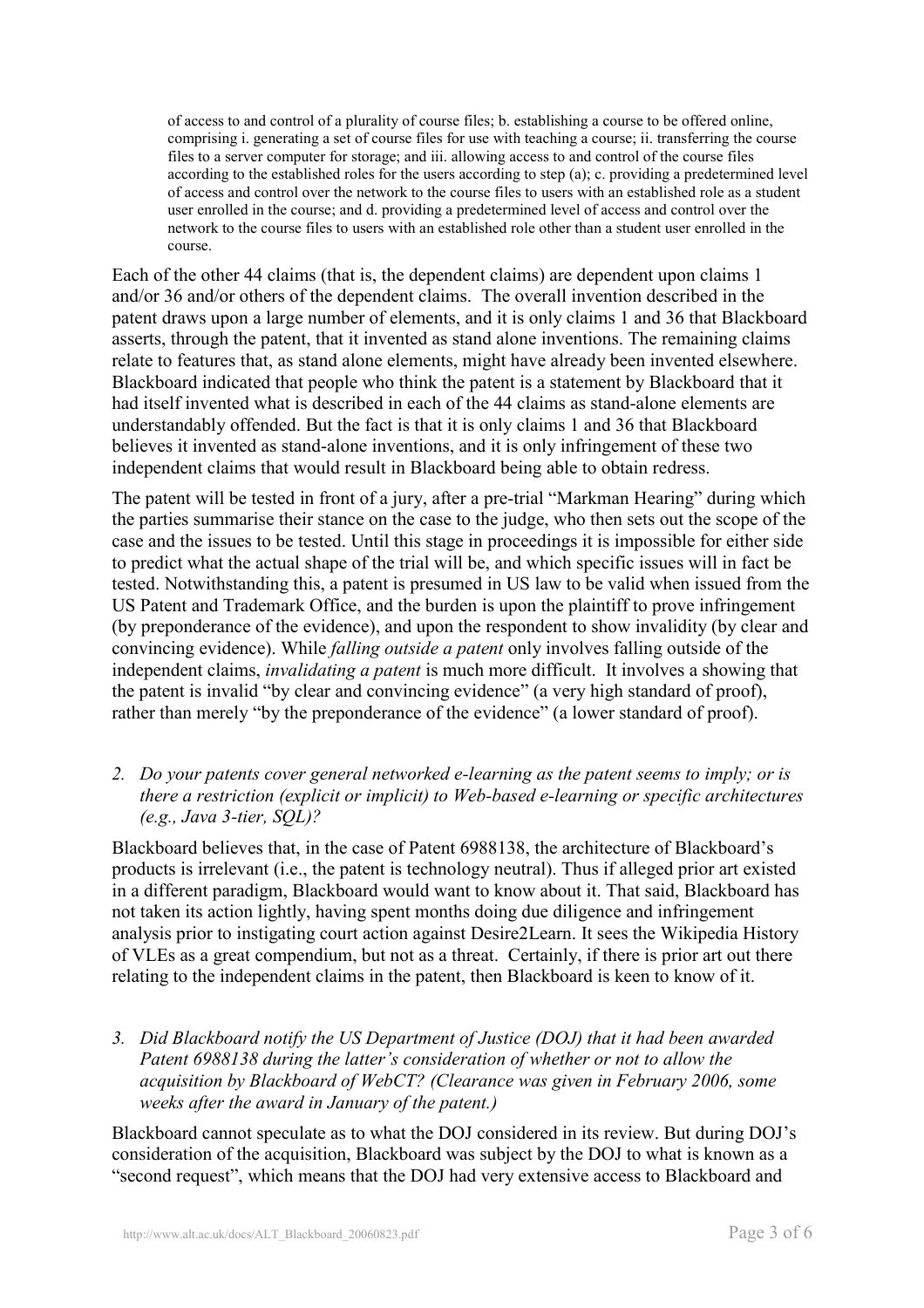WebCT files, including emails, which are subject to a very deep investigation. (The general process is clearly described at http://www.usdoj.gov/atr/public/9300.htm.) Nor is it the case that the first public mention by Blackboard of the patent was the issue of its 27 July press release. For example, Blackboard had already begun to mark its products as being patented in early 2006 (for example in the documentation the company issued for Release 7.1 of the Blackboard Academic Suite in April 2006); and knowledge of the patent was "out in the wild" several months before the press release, for example on a Moodle discussion board.

### *4. Can you please put dates on Blackboard's relationship with IMS, firstly as a consultant to it, and secondly as contributing member.*

Blackboard people, including Mathew Pittinsky and Michael Chasen worked as consultants to IMS during the late 1990s. This was before Blackboard LLC acquired CourseInfo and formed Blackboard Inc. and became a vendor. The dates can easily be checked. CourseInfo 1.0 as a system, and Blackboard's acquisition of it, predates the patent application.

#### *5. Was Blackboard party to information concerning VLE design from other members of IMS?*

I do not know the specifics of what Blackboard did for IMS in the late 1990s, but the inventions embodied in the patent were derived entirely by Blackboard inventors. The patent and the IMS work had nothing to do with one another.

## *6. Did Blackboard notify IMS of its intention to make a patent application in 1999?*

I do not know. That would have been proprietary information, so I doubt it.

## *7. What is the status of your EU and other pending patent applications? What is your hoped for time-frame for its approval?*

There is no way of knowing, since the process for considering patent applications varies widely in different jurisdictions. Blackboard's application was granted in Singapore two years earlier than in the U.S. The U.S. application took seven years to issue.

#### *8. What is the purpose of your 27 July 2006 United States Patent Application number 20060168233?*

This patent application is a continuation of Blackboard's issued patent. It is common practice to file continuation applications to provide inventors the opportunity to seek claims on various aspects of their invention so that they can be afforded the full legal protection for their intellectual property that the law provides.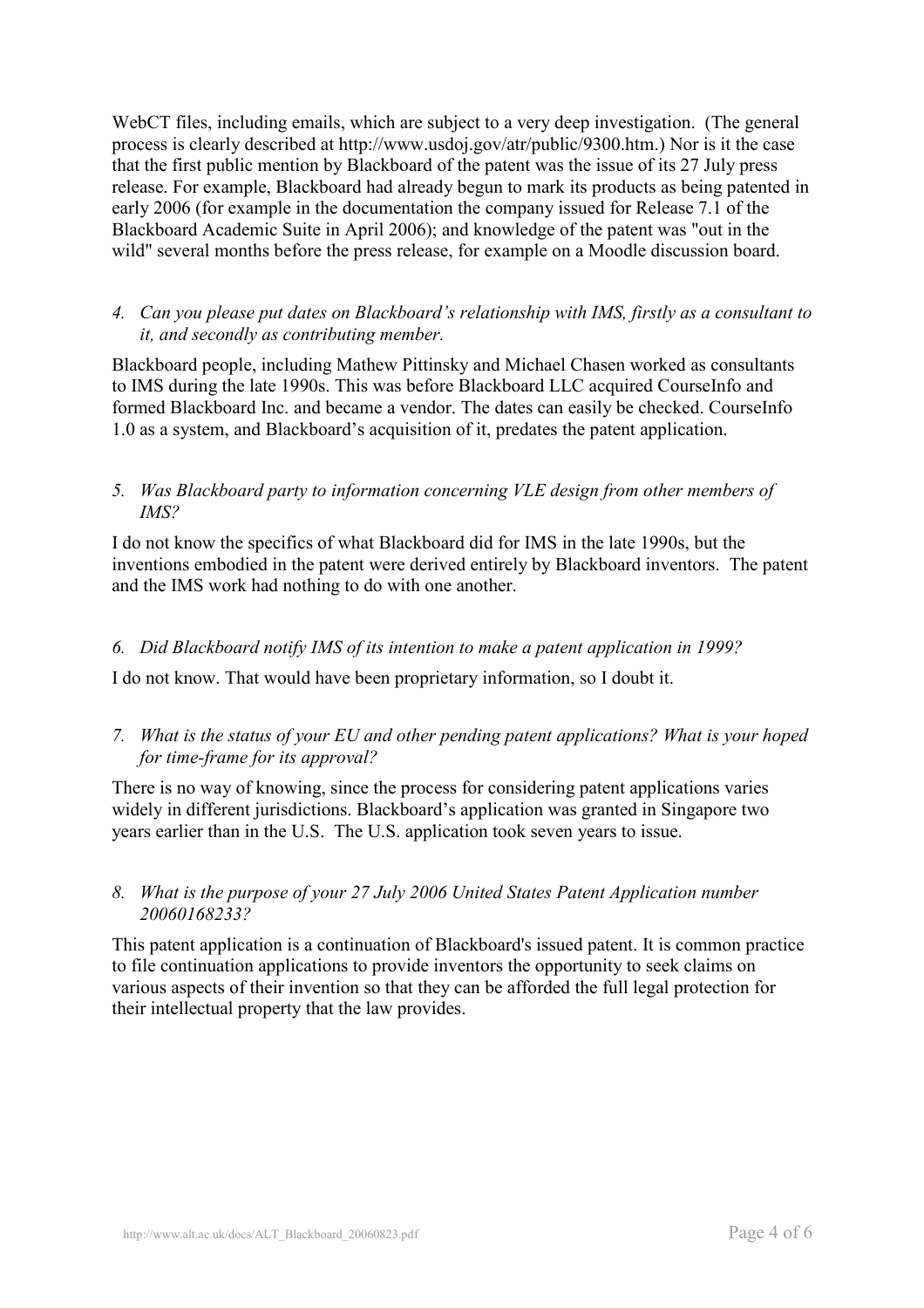# **Understanding Blackboard's approach**

#### *9. What is the long-term business rationale behind seeking worldwide patents?*

We live in a world in which we are at risk from others who hold patents, and if we do not hold them ourselves, others will, and may use them against us. We have invested a great deal in product development, and we need to protect that investment against the risk of our staff leaving, getting venture capital, and then exploiting our intellectual property.

We do not see this development as in any way "game changing". We are not trying to put anyone out of business; reasonable royalties are all we want. We have a stated business policy of not going after individual universities, nor are we focusing on Open Source initiatives.

#### *10. Why Desire2Learn?*

Desire2Learn is a commercial competitor of ours in the US. We believe Desire2Learn infringed our patent. We believe that discovery and the legal process will show clearly what transpired. We believe that in such circumstances a company like Blackboard should be able to do something to protect itself.

#### *11. What is the rationale for initiating a patent infringement claim in court rather than first seeking to resolve the issue in direct discussion with Desire2Learn?*

There are legal reasons why a patent holder may not want to allege infringement prior to filing a formal complaint. Moreover, it has more-or-less become a business reality in the industry for letters alleging patent infringement to be routinely ignored. So if you mean business it is necessary to signal this by going to court first. As soon as we filed our case, we called Desire2Learn, expecting them to want quietly to negotiate a reasonable royalty. Of course it was their prerogative to announce the fact that we had gone to court, but it was not our intention to publicize the suit.

#### *12. Have you considered any sort of "no first use of patents" policy either as an individual company (such as patent escrow) or pooled via such as Patent Commons (http://www.patentcommons.org/)?*

We routinely pay royalties to others for use of their intellectual property, so we should not avoid seeking the same from others who use ours. This is not without precedent in academia. There are many patent holders in the academic space, including universities, who seek appropriate royalties for the license of their patents. In fact, some universities are among the most aggressive in asserting their patent rights. There are also legal reasons a patent holder cannot definitively say that it will not do "X" with its patent because doing so could inadvertently devalue the patent in other situations where it feels enforcement would be appropriate.